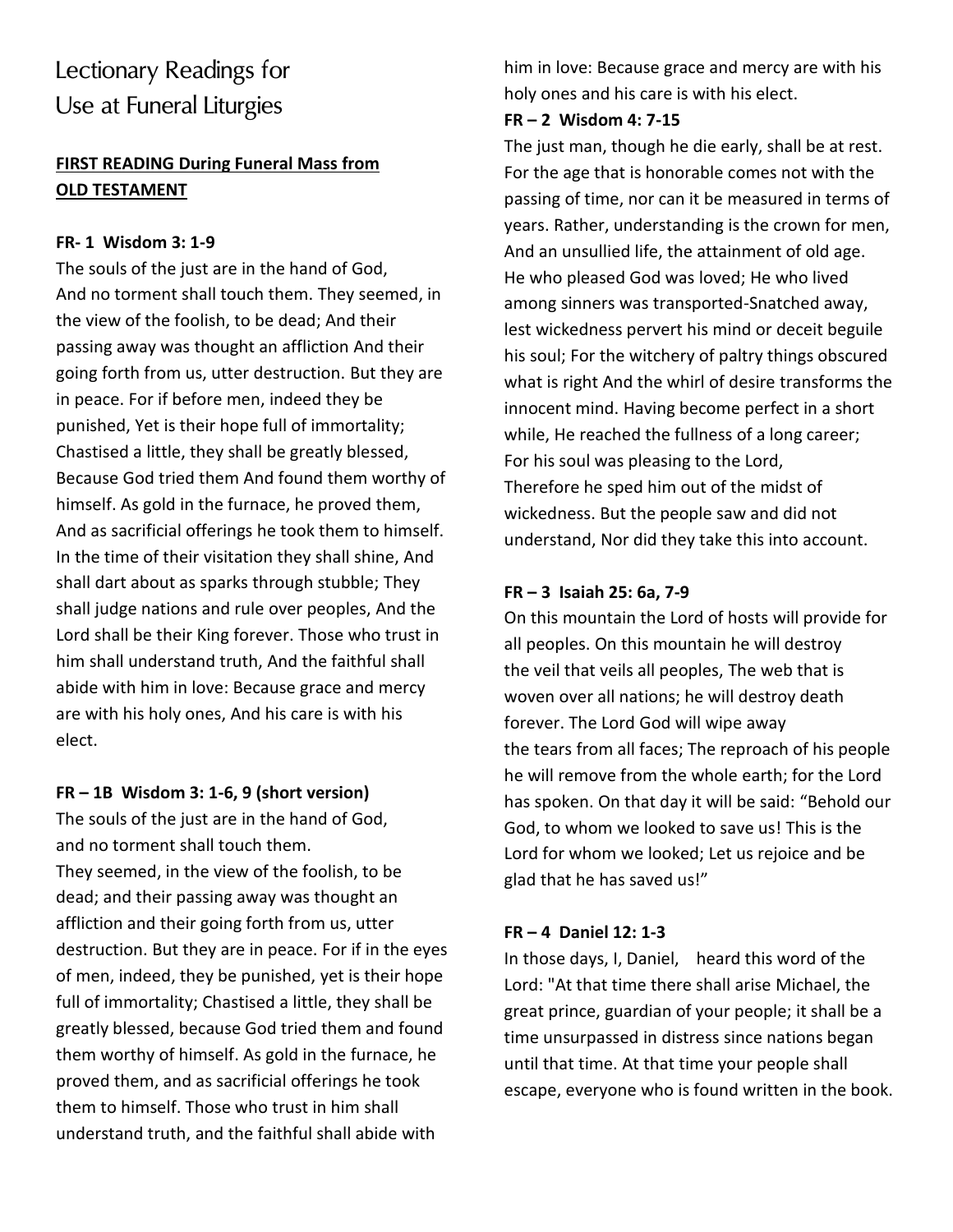"Many of those who sleep in the dust of the earth shall awake; some shall live forever, others shall be an everlasting horror and disgrace.

"But the wise shall shine brightly like the splendor of the firmament, and those who lead the many to justice shall be like the stars forever."

# **[The following 3 readings are from the New Testament, but may be used as a First Reading]**

#### **FR – 5 Acts of the Apostles**

Peter proceeded to speak, saying: "In truth, I see that God shows no partiality. Rather, in every nation whoever fears him and acts uprightly is acceptable to him. You know the word that he sent to the children of Israel as he proclaimed peace through Jesus Christ, who is Lord of all. He commissioned us to preach to the people and testify that he is the one appointed by God as judge of the living and the dead. To him all the prophets bear witness, that everyone who believes in him will receive forgiveness of sins through his name."

## **FR – 6 Revelation 14: 13**

I, John, heard a voice from heaven say, "Write this: Blessed are the dead who die in the Lord from now on." "Yes," said the Spirit, "let them find rest from their labors, for their works accompany them."

## **FR – 7 Revelation 21:1-5a, 6b-7**

I, John, saw a new heaven and a new earth. The former heaven and the former earth had passed away, and the sea was no more. I also saw the holy city, a new Jerusalem, coming down out of heaven from God, prepared as a bride adorned for her husband. I heard a loud voice from the throne saying, "Behold, God's dwelling is with the human race. He will dwell with them and they will be his people and God himself will always be with them as their God. He will wipe

every tear from their eyes, and there shall be no more death or mourning, wailing or pain, for the old order has passed away." The One who sat on the throne said, "Behold, I make all things new. I am the Alpha and the Omega, the beginning and the end. To the thirsty I will give a gift from the spring of life-giving water. The victor will inherit these gifts, and I shall be his God, and he will be my son."

# **SECOND READING During Mass from NEW TESTEMENT**

#### **SR – 1 Romans 5:5-11**

Brothers and sisters: Hope does not disappoint, because the love of God has been poured out into our hearts through the Holy Spirit that has been given to us. For Christ, while we were still helpless, died at the appointed time for the ungodly. Indeed, only with difficulty does one die for a just person, though perhaps for a good person one might even find courage to die. But God proves his love for us in that while we were still sinners Christ died for us. How much more then, since we are now justified by his Blood, will we be saved through him from the wrath. Indeed, if, while we were enemies, we were reconciled to God through the death of his Son, how much more, once reconciled, will we be saved by his life. Not only that, but we also boast of God through our Lord Jesus Christ, through whom we have now received reconciliation.

## **SR – 2 Romans 5: 17-21**

Brothers and sisters: If, by the transgression of the one, death came to reign through that one, how much more will those who receive the abundance of grace and of the gift of justification come to reign in life through the one Jesus Christ. In conclusion, just as through one transgression condemnation came upon all, so, through one righteous act,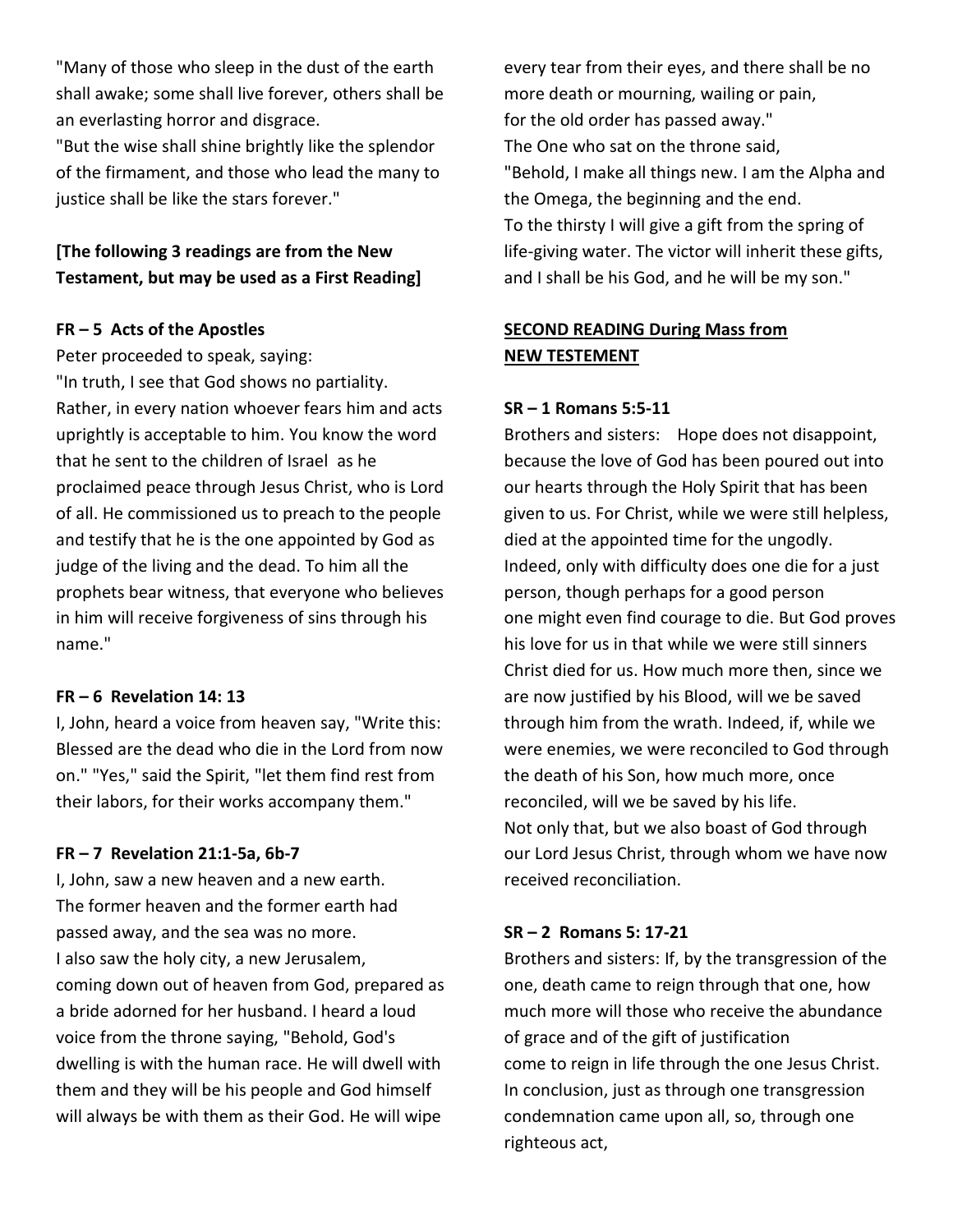acquittal and life came to all. For just as through the disobedience of the one man the many were made sinners, so through the obedience of the one the many will be made righteous. The law entered in so that transgression might increase but, where sin increased, grace overflowed all the more, so that, as sin reigned in death, grace also might reign through justification for eternal life through Jesus Christ our Lord.

#### **SR – 3 Romans 6: 3-9**

Brothers and sisters: Are you unaware that we who were baptized into Christ Jesus were baptized into his death? We were indeed buried with him through baptism into death, so that, just as Christ was raised from the dead by the glory of the Father, we too might live in newness of life. For if we have grown into union with him through a death like his, we shall also be united with him in the resurrection. We know that our old self was crucified with him, so that our sinful body might be done away with, that we might no longer be in slavery to sin. For a dead person has been absolved from sin. If, then, we have died with Christ, we believe that we shall also live with him. We know that Christ, raised from the dead, dies no more; death no longer has power over him.

#### **SR – 3B Romans 6: 3-4, 8-9 [short version]**

Brothers and sisters: Are you unaware that we who were baptized into Christ Jesus were baptized into his death? We were indeed buried with him through baptism into death, so that, just as Christ was raised from the dead by the glory of the Father, we too might live in newness of life. If, then, we have died with Christ, we believe that we shall also live with him. We know that Christ, raised from the dead, dies no more; death no longer has power over him.

#### **SR – 4 Romans 8: 14-23**

Brothers and sisters: Those who are led by the Spirit of God are sons of God. For you did not receive a spirit of slavery to fall back into fear, but you received a spirit of adoption, through which we cry, "Abba, Father!" The Spirit itself bears witness with our spirit that we are children of God, and if children, then heirs, heirs of God and joint heirs with Christ, if only we suffer with him so that we may also be glorified with him. I consider that the sufferings of this present time are as nothing compared with the glory to be revealed for us. For creation awaits with eager expectation the revelation of the children of God; for creation was made subject to futility, not of its own accord but because of the one who subjected it, in hope that creation itself would be set free from slavery to corruption and share in the glorious freedom of the children of God. We know that all creation is groaning in labor pains even until now; and not only that, but we ourselves, who have the first fruits of the Spirit, we also groan within ourselves as we wait for adoption, the redemption of our bodies.

#### **SR – 5 Romans 8: 31b-35, 37-39** Brothers and sisters:

If God is for us, who can be against us? He did not spare his own Son but handed him over for us all, will he not also give us everything else along with him? Who will bring a charge against God's chosen ones? It is God who acquits us. Who will condemn? It is Christ Jesus who died, rather, was raised, who also is at the right hand of God, who indeed intercedes for us. What will separate us from the love of Christ? Will anguish, or distress or persecution, or famine, or nakedness, or peril, or the sword? No, in all these things, we conquer overwhelmingly through him who loved us. For I am convinced that neither death, nor life, nor angels, nor principalities, nor present things, nor future things, nor powers, nor height, nor depth,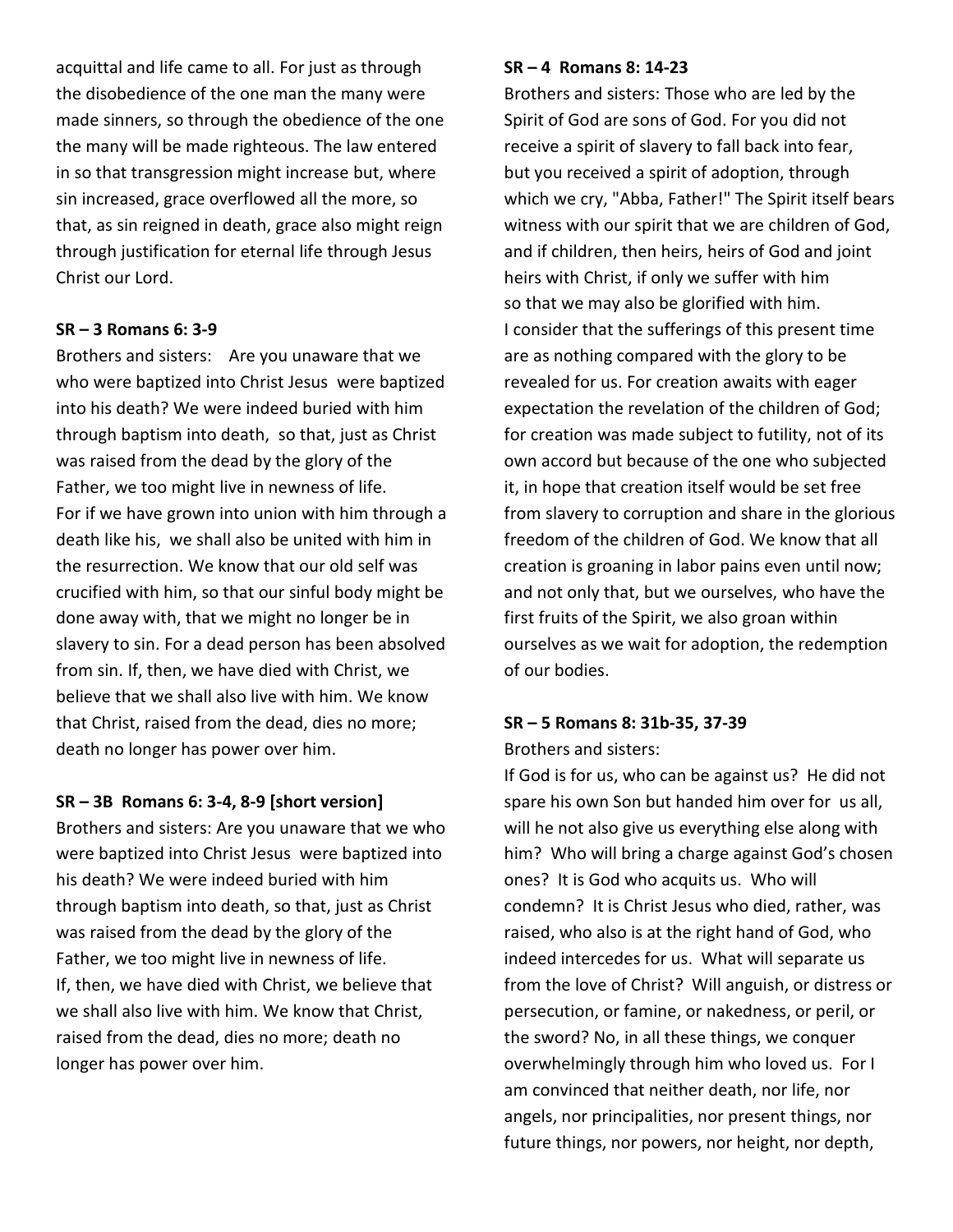nor any other creature will be able to separate us from the love of God in Christ Jesus our Lord.

#### **SR – 6 Romans 14: 7-9, 10c-12**

Brothers and sisters: No one lives for oneself, and no one dies for oneself. For if we live, we live for the Lord, and if we die, we die for the Lord; so then, whether we live or die, we are the Lord's. For this is why Christ died and came to life, that he might be Lord of both the dead and the living. Why then do you judge your brother? Or you, why do you look down on your brother? For we shall all stand before the judgment seat of God; for it is written: As I live, says the Lord, every knee shall bend before me, and every tongue shall give praise to God. So then each of us shall give an accounting of himself to God.

#### **SR – 7 1 Corinthians 15: 20-23**

Brothers and sisters: Christ has been raised from the dead, the firstfruits of those who have fallen asleep. For since death came through a man, the resurrection of the dead came also through man. For just as in Adam all die, so too in Christ shall all be brought to life, but each one in proper order: Christ the firstfruits; then, at his coming, those who belong to Christ.

#### **SR – 8 1 Corinthians 15: 51-57**

Brothers and sisters:

Behold, I tell you a mystery. We shall not all fall asleep, but we will all be changed, in an instant, in the blink of an eye, at the last trumpet. For the trumpet will sound, the dead will be raised incorruptible, and we shall be changed. For that which is corruptible must clothe itself with incorruptibility, and that which is mortal must clothe itself with immortality. And when this which is corruptible clothes itself with incorruptibility and this which is mortal clothes itself with immortality, then the word that is written shall come about:

Death is swallowed up in victory. Where, O death, is your victory? Where, O death, is your sting? The sting of death is sin, and the power of sin is the law. But thanks be to God who gives us the victory through our Lord Jesus Christ.

#### **SR – 9 2 Corinthians 4:14 - 5:1**

Brothers and sisters: Knowing that the One who raised the Lord Jesus will raise us also with Jesus and place us with you in his presence. Everything indeed is for you, so that the grace bestowed in abundance on more and more people may cause the thanksgiving to overflow for the glory of God. Therefore, we are not discouraged; rather, although our outer self is wasting away, our inner self is being renewed day by day. For this momentary light affliction is producing for us an eternal weight of glory beyond all comparison, as we look not to what is seen but to what is unseen; for what is seen is transitory, but what is unseen is eternal. For we know that if our earthly dwelling, a tent, should be destroyed, we have a building from God, a dwelling not made with hands, eternal in heaven.

## **SR – 10 2 Corinthians 5:1, 6-10**

We know that if our earthly dwelling, a tent, should be destroyed, we have a building from God, a dwelling not made with hands, eternal in heaven. We are always courageous, although we know that while we are at home in the body we are away from the Lord, for we walk by faith, not by sight. Yet we are courageous, and we would rather leave the body and go home to the Lord. Therefore, we aspire to please him, whether we are at home or away. For we must all appear before the judgment seat of Christ, so that each may receive recompense, according to what he did in the body, whether good or evil.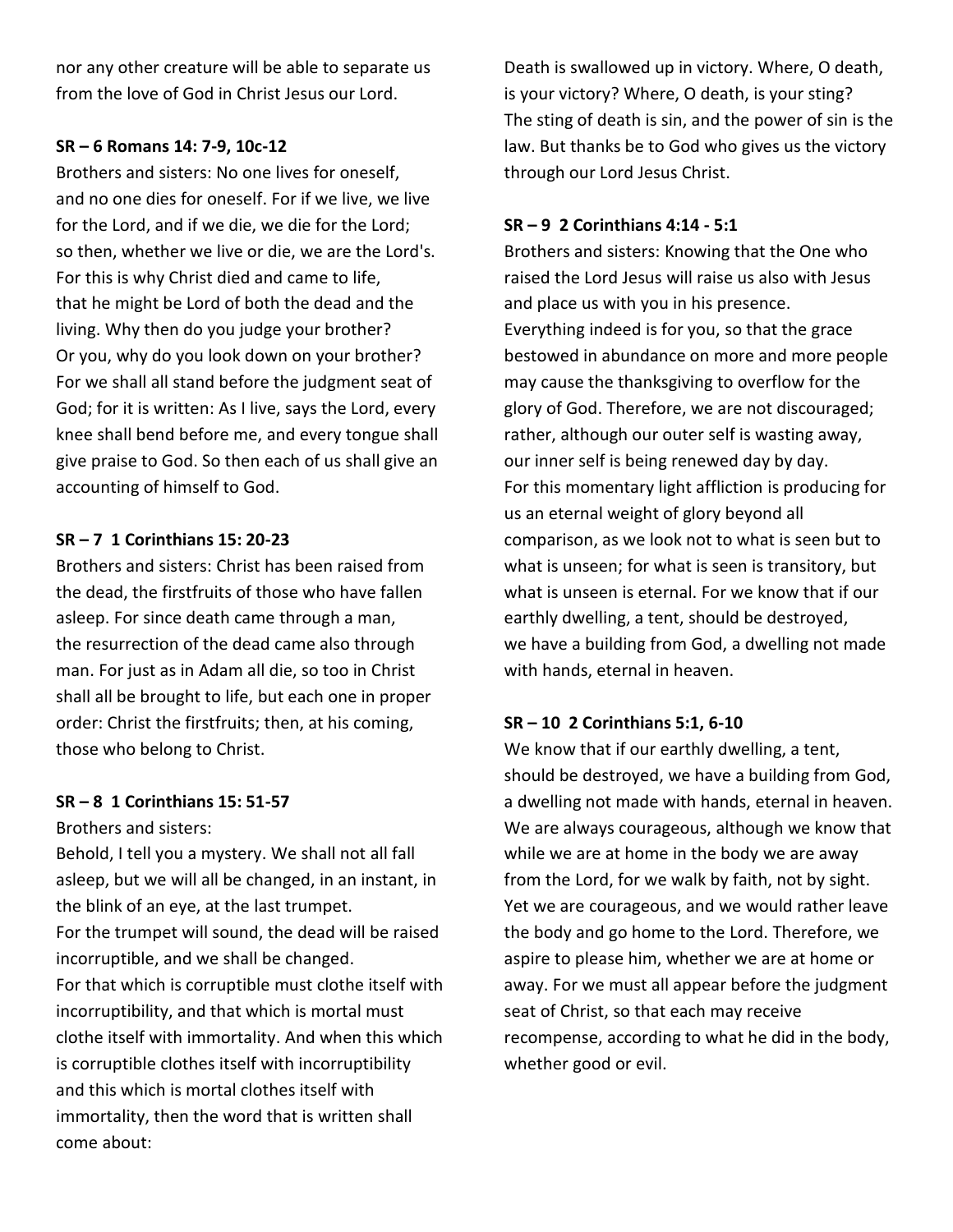#### **SR – 11 Philippians 3: 20-21**

Brothers and sisters: Our citizenship is in heaven, and from it we also await a savior, the Lord Jesus Christ. He will change our lowly body to conform with his glorified Body by the power that enables him also to bring all things into subjection to himself.

#### **SR – 12 1 Thessalonians 4: 13-18**

We do not want you to be unaware, brothers and sisters, about those who have fallen asleep, so that you may not grieve like the rest, who have no hope. For if we believe that Jesus died and rose, so too will God, through Jesus, bring with him those who have fallen asleep. Indeed, we tell you this, on the word of the Lord, that we who are alive, who are left until the coming of the Lord, will surely not precede those who have fallen asleep. For the Lord himself, with a word of command, with the voice of an archangel and with the trumpet of God, will come down from heaven, and the dead in Christ will rise first. Then we who are alive, who are left, will be caught up together with them in the clouds to meet the Lord in the air. Thus we shall always be with the Lord. Therefore, console one another with these words.

#### **SR – 13 2 Timothy 2:8-13**

Beloved: Remember Jesus Christ, raised from the dead, a descendant of David: such is my Gospel, for which I am suffering, even to the point of chains, like a criminal. But the word of God is not chained. Therefore, I bear with everything for the sake of those who are chosen, so that they too may obtain the salvation that is in Christ Jesus, together with eternal glory. This saying is trustworthy: If we have died with him we shall also live with him; if we persevere we shall also reign with him. But if we deny him he will deny us. If we are unfaithful he remains faithful, for he cannot deny himself.

#### **SR – 14 1 John 3:1-2**

Beloved: See what love the Father has bestowed on us that we may be called the children of God. Yet so we are. The reason the world does not know us is that it did not know him. Beloved, we are God's children now; what we shall be has not yet been revealed. We do know that when it is revealed we shall be like him, for we shall see him as he is.

# **GOSPEL READING at the Funeral Mass (read by the Priest-Presider)**

#### **G – 1 Matthew 5:1-12a**

When Jesus saw the crowds, he went up the mountain, and after he had sat down, his disciples came to him. He began to teach them, saying:

Blessed are the poor in spirit,

 for theirs is the Kingdom of heaven. Blessed are they who mourn, for they will be comforted.

Blessed are the meek,

for they will inherit the land.

Blessed are they who hunger and thirst for righteousness, for they will be satisfied.

Blessed are the merciful,

 for they will be shown mercy. Blessed are the clean of heart, for they will see God.

Blessed are the peacemakers,

 for they will be called children of God. Blessed are they who are persecuted for the sake of righteousness, for theirs is the Kingdom of heaven.

Blessed are you when they insult you and persecute you and utter every kind of evil against you falsely because of me.

Rejoice and be glad, for your reward will be great in heaven.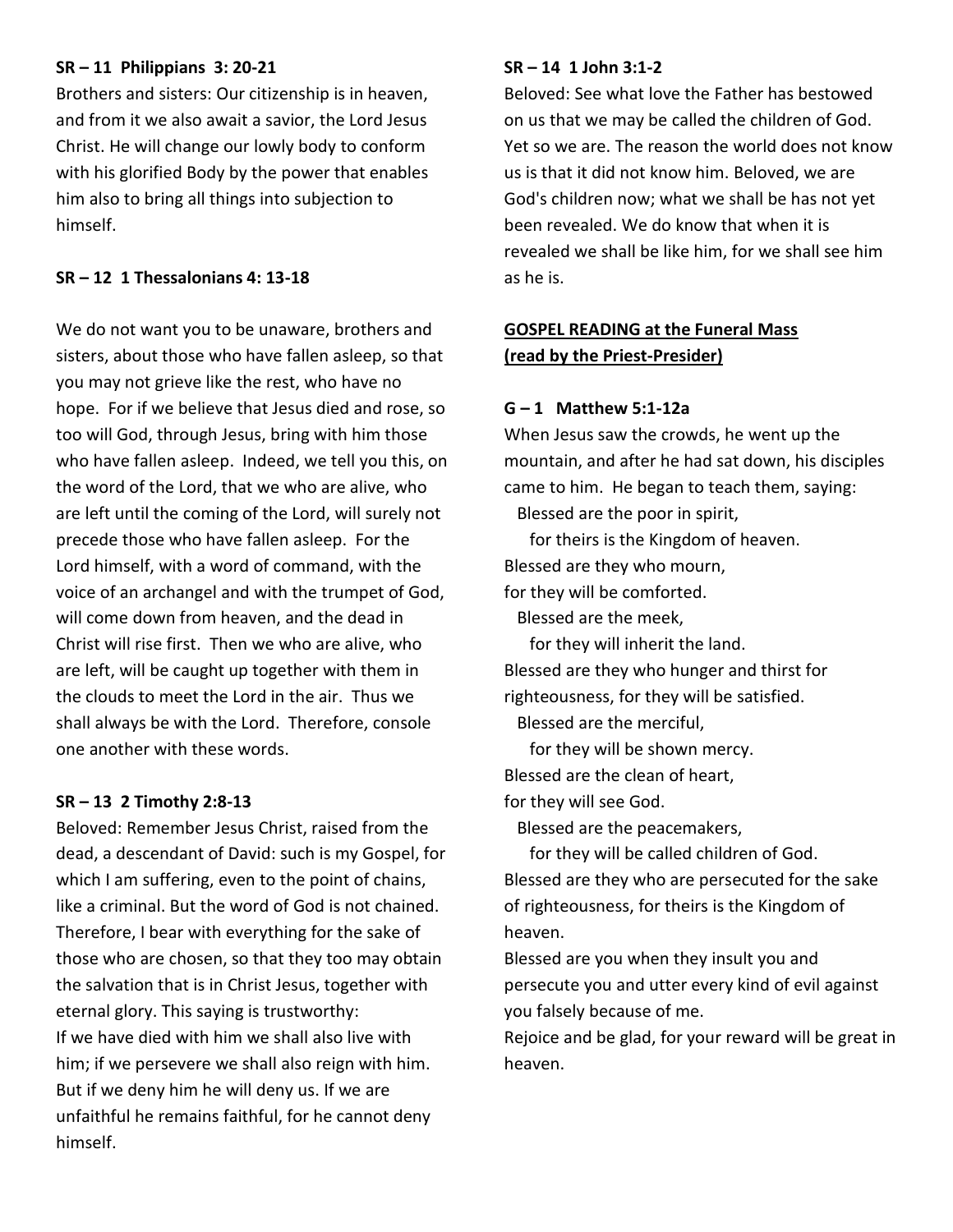#### **G – 2 Matthew 11: 25-30**

At that time Jesus answered:

I give praise to you, Father, Lord of heaven and earth, for although you have hidden these things from the wise and the learned you have revealed them to the childlike. Yes, Father, such has been your gracious will. All things have been handed over to me by my Father. No one knows the Son except the Father, and no one knows the Father except the Son and anyone to whom the Son wishes to reveal him. Come to me, all you who labor and are burdened, and I will give you rest. Take my yoke upon you and learn from me, for I am meek and humble of heart; and you will find rest for yourselves. For my yoke is easy, and my burden light.

#### **G – 3 Matthew 25: 1-13**

Jesus told his disciples this parable:

"The Kingdom of heaven will be like ten virgins who took their lamps and went out to meet the bridegroom. Five of them were foolish and five were wise. The foolish ones, when taking their lamps, brought no oil with them, but the wise brought flasks of oil with their lamps. Since the bridegroom was long delayed, they all became drowsy and fell asleep. At midnight, there was a cry, 'Behold, the bridegroom! Come out to meet him!' Then all those virgins got up and trimmed their lamps. The foolish ones said to the wise, 'Give us some of your oil, for our lamps are going out.' But the wise ones replied, 'No, for there may not be enough for us and you. Go instead to the merchants and buy some for yourselves.' While they went off to buy it, the bridegroom came and those who were ready went into the wedding feast with him. Then the door was locked. Afterwards the other virgins came and said, 'Lord, Lord, open the door for us!' But he said in reply, 'Amen, I say to you, I do not know you.' Therefore, stay awake, for you know neither the day nor the hour."

#### **G – 4 Luke 7: 11-17**

Jesus journeyed to a city called Nain, and his disciples and a large crowd accompanied him. As he drew near to the gate of the city, a man who had died was being carried out, the only son of his mother, and she was a widow. A large crowd from the city was with her. When the Lord saw her, he was moved with pity for her and said to her, "Do not weep." He stepped forward and touched the coffin; at this the bearers halted, and he said, "Young man, I tell you, arise!" The dead man sat up and began to speak, and Jesus gave him to his mother. Fear seized them all, and they glorified God, exclaiming, "A great prophet has arisen in our midst," and "God has visited his people." This report about him spread through the whole of Judea and in all the surrounding region.

## **G – 5 Luke 23:33, 39-43**

When the soldiers came to the place called the Skull, they crucified Jesus and the criminals there, one on his right, the other on his left. Now one of the criminals hanging there reviled Jesus, saying, "Are you not the Christ? Save yourself and us." The other man, however, rebuking him, said in reply, "Have you no fear of God, for you are subject to the same condemnation? And indeed, we have been condemned justly, for the sentence we received corresponds to our crimes, but this man has done nothing criminal." Then he said, "Jesus, remember me when you come into your Kingdom." He replied to him, "Amen, I say to you, today you will be with me in Paradise."

## **G – 6 Luke 24:13-16, 28-35**

That very day, the first day of the week, two of the disciples of Jesus were going to a village called Emmaus, seven miles from Jerusalem, and they were conversing about all the things that had occurred. And it happened that while they were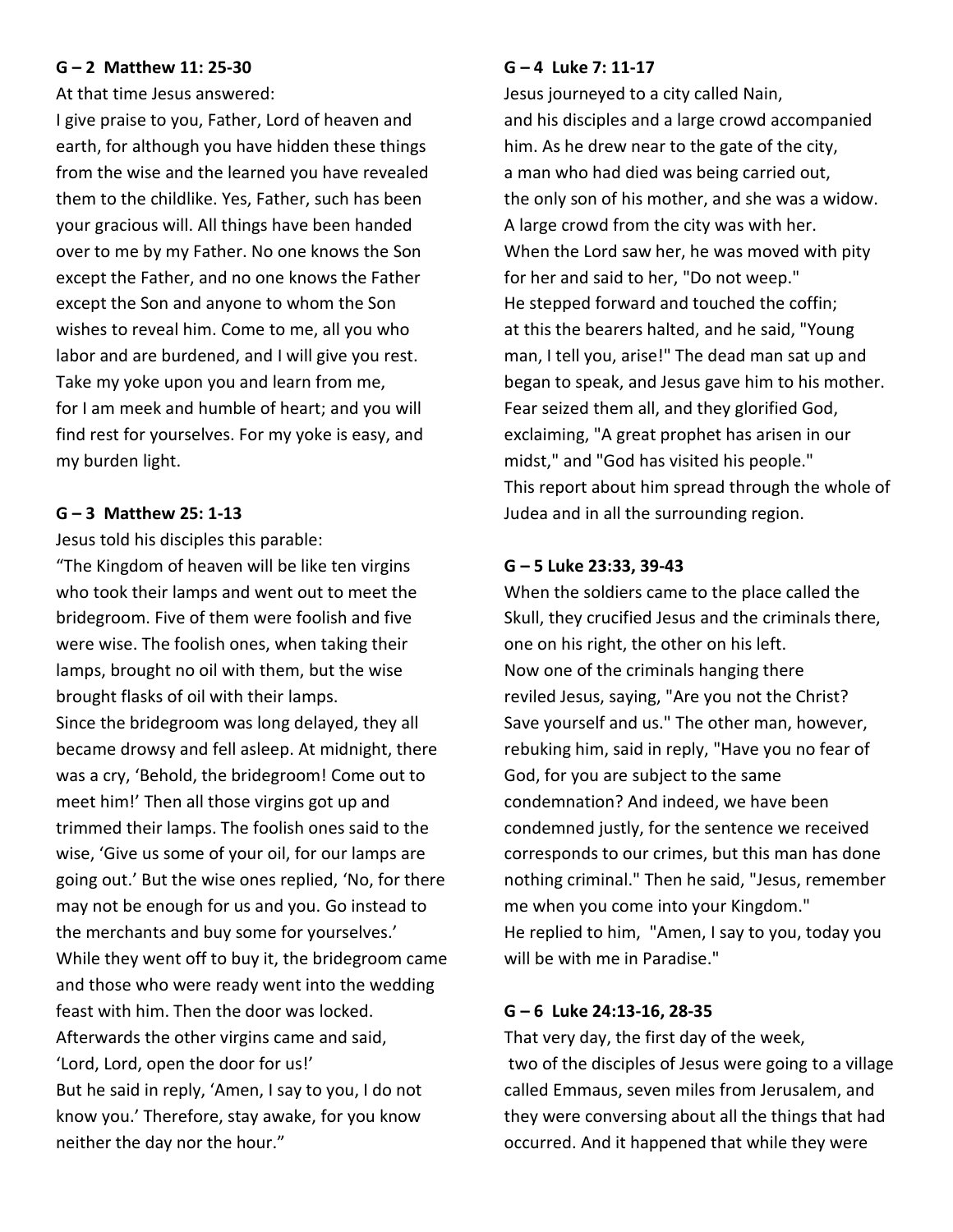conversing and debating, Jesus himself drew near and walked with them, but their eyes were prevented from recognizing him. As they approached the village to which they were going, Jesus gave the impression that he was going on farther. But they urged him, "Stay with us, for it is nearly evening and the day is almost over." So he went in to stay with them. And it happened that, while he was with them at table, he took bread, said the blessing, broke it, and gave it to them. With that their eyes were opened and they recognized him, but he vanished from their sight. Then they said to each other, "Were not our hearts burning within us while he spoke to us on the way and opened the Scriptures to us?" So they set out at once and returned to Jerusalem where they found gathered together the Eleven and those with them, who were saying, "The Lord has truly been raised and has appeared to Simon!" Then the two recounted what had taken place on the way and how he was made known to them in the breaking of the bread.

#### **G – 7 John 6: 51-59**

Jesus said to the crowds:

"I am the living bread that came down from heaven; whoever eats this bread will live forever; and the bread that I will give is my Flesh for the life of the world." The Jews quarreled among themselves, saying, "How can this man give us his Flesh to eat?" Jesus said to them, "Amen, amen, I say to you, unless you eat the Flesh of the Son of Man and drink his Blood, you do not have life within you. Whoever eats my Flesh and drinks my Blood has eternal life, and I will raise him on the last day. For my Flesh is true food, and my Blood is true drink. Whoever eats my Flesh and drinks my Blood remains in me and I in him. Just as the living Father sent me and I have life because of the Father, so also the one who feeds on me will have life because of me. This is the bread that came down from heaven. Unlike your ancestors who ate

and still died, whoever eats this bread will live forever."

#### **G – 8 John 6:37-40**

Jesus said to the crowds: "Everything that the Father gives me will come to me, and I will not reject anyone who comes to me, because I came down from heaven not to do my own will but the will of the one who sent me. And this is the will of the one who sent me, that I should not lose anything of what he gave me, but that I should raise it on the last day. For this is the will of my Father, that everyone who sees the Son and believes in him may have eternal life, and I shall raise him on the last day."

#### **G – 9 John 11: 21-27**

Martha said to Jesus, "Lord, if you had been here, my brother would not have died. But even now I know that whatever you ask of God, God will give you." Jesus said to her, "Your brother will rise." Martha said to him, "I know he will rise, in the resurrection on the last day." Jesus told her, "I am the resurrection and the life; whoever believes in me, even if he dies, will live, and everyone who lives and believes in me will never die. Do you believe this?" She said to him, "Yes, Lord. I have come to believe that you are the Christ, the Son of God, the one who is coming into the world."

#### **G – 10 John 12:23-26**

Jesus said to his disciples: "The hour has come for the Son of Man to be glorified. Amen, amen, I say to you, unless a grain of wheat falls to the ground and dies, it remains just a grain of wheat; but if it dies, it produces much fruit. Whoever loves his life will lose it, and whoever hates his life in this world will preserve it for eternal life. Whoever serves me must follow me, and where I am, there also will my servant be. The Father will honor whoever serves me."